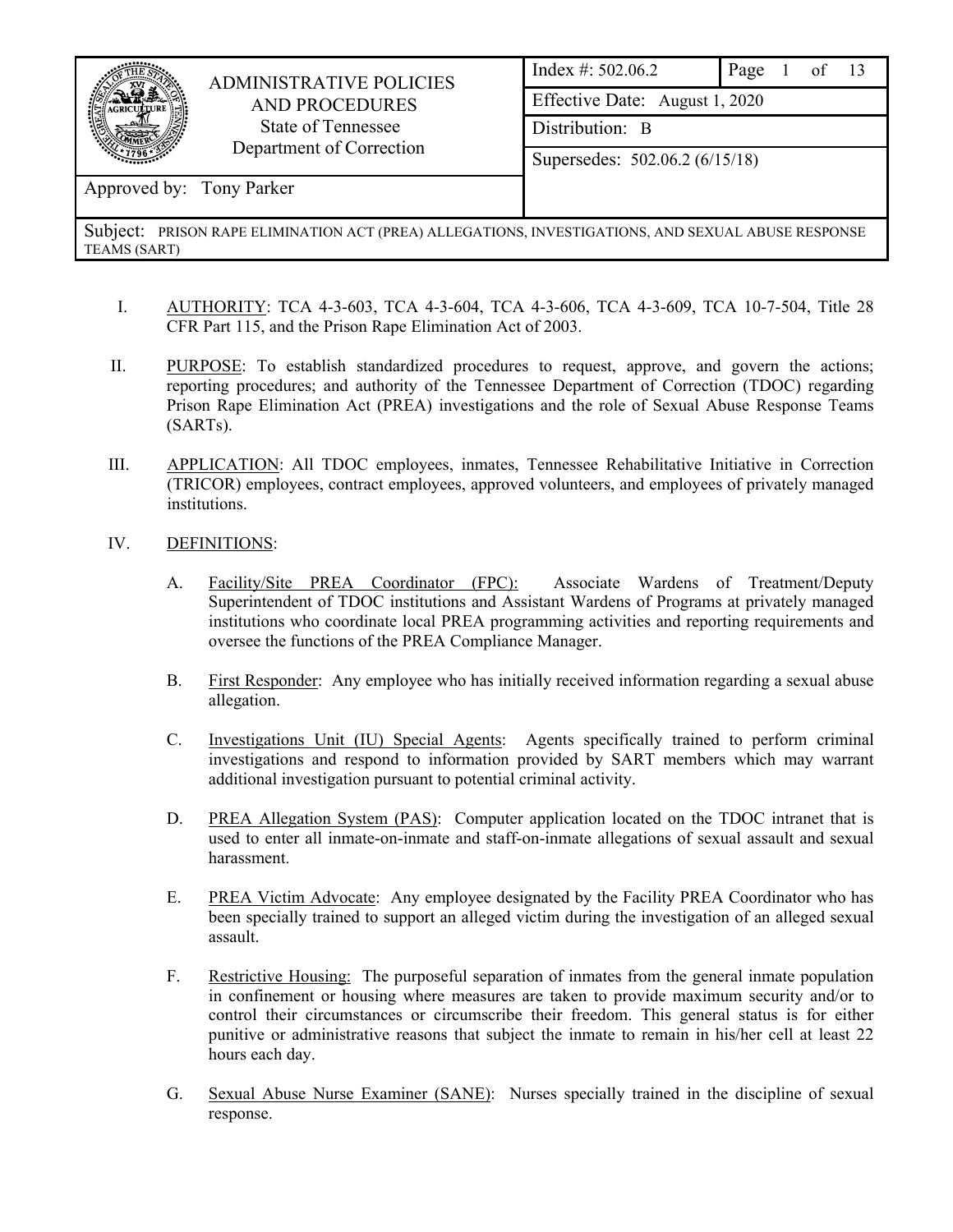| Effective Date: August 1, 2020<br>Index # 502.06.2 | Page 2 of 13 |
|----------------------------------------------------|--------------|
|----------------------------------------------------|--------------|

- H. Sexual Abuse Response Team (SART): A coordinated response team comprised of medical and mental health practitioners, facility investigators, and facility security leadership.
- V. POLICY: It is the policy of the TDOC to investigate all PREA sexual abuse and sexual harassment allegations in a timely, efficient, and confidential manner in accordance with federal guidelines (Title 28 CFR Part 115).

#### VI. PROCEDURES:

#### A. PREA Allegations:

- 1. All staff are required to report immediately to their supervisor any knowledge, suspicion, or information regarding an incident of sexual abuse or sexual harassment that occurred in a facility, whether or not it is part of TDOC, retaliation against inmates or staff who reported such an incident; and any staff neglect or violation of responsibilities that may have contributed to an incident or retaliation.
- 2. Staff shall not reveal any information related to a sexual abuse report to anyone other than to the extent necessary to make treatment, investigation, and other security and management decisions.
- 3. Unless otherwise precluded by Federal, State, or local law, medical and mental health practitioners shall be required to report sexual abuse as outlined in  $VI(A)(1)$  above and to inform inmates of the practitioner's duty to report, and the limitations of confidentiality, at the initiation of services.
- 4. Facility staff shall report all allegations of sexual abuse and sexual harassment, including third-party, and anonymous reports, to the facilities designated investigator(s).

## B. PREA Investigations:

- 1. The Department shall provide multiple internal ways for inmates to privately report sexual abuse and sexual harassment, retaliation by other inmates or staff for reporting sexual abuse and sexual harassment, and staff neglect or violation of responsibilities that may have contributed to an incident of sexual abuse. These include but are not limited to:
	- a. Reporting directly to staff
	- b. Facility PREA Tip Line
	- c. Third-party reporting
	- d. Written communication
- 2. The Department shall provide at least one way for inmates to report abuse or harassment to an outside governmental entity that is not affiliated with the agency or that is operationally independent from agency leadership. This information shall be made available through the *Inmate Handbook*.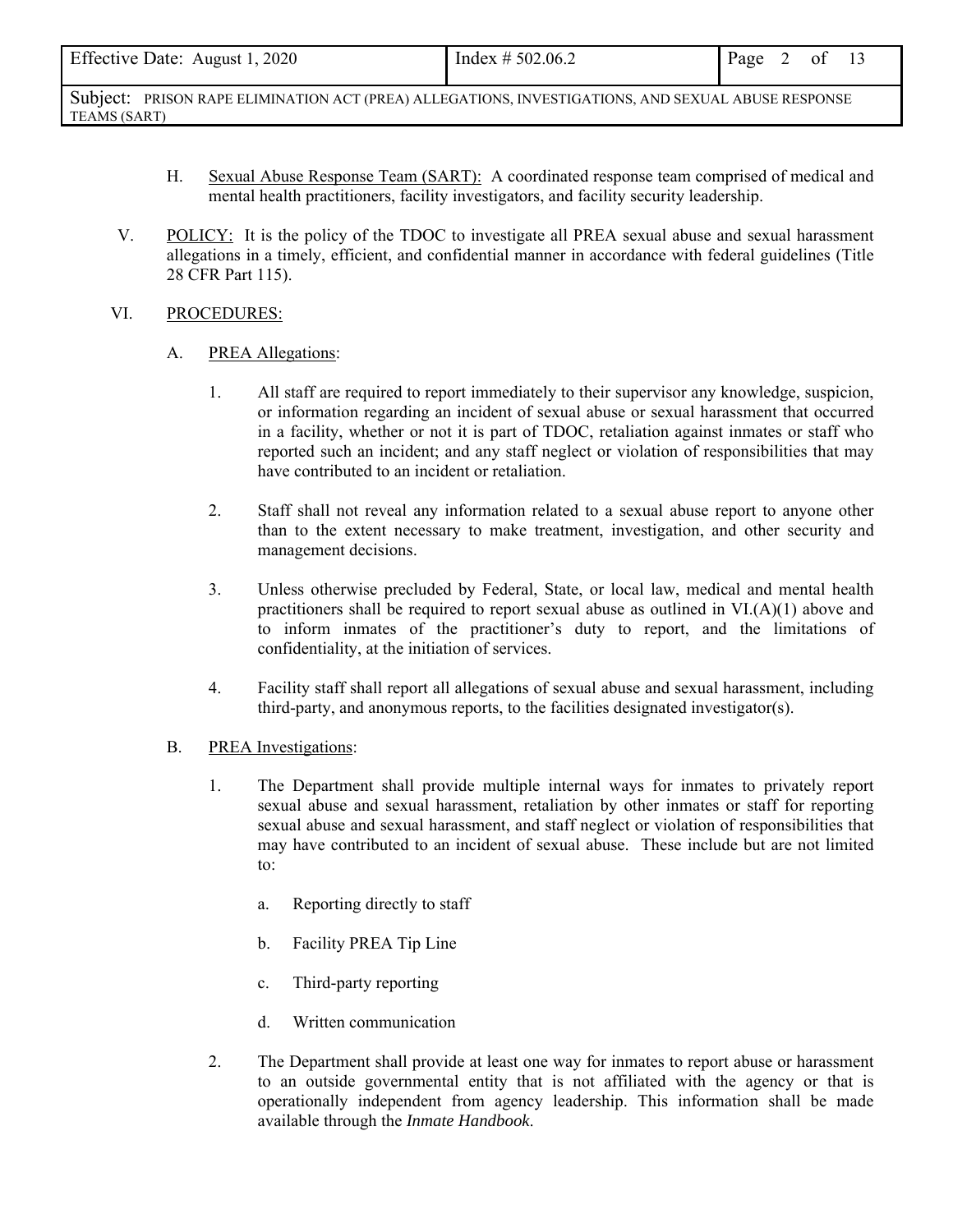| Effective Date: August 1, 2020                                                                     | Index $\# 502.06.2$ | Page 3 of |  |  |
|----------------------------------------------------------------------------------------------------|---------------------|-----------|--|--|
| Subject: PRISON RAPE ELIMINATION ACT (PREA) ALLEGATIONS, INVESTIGATIONS, AND SEXUAL ABUSE RESPONSE |                     |           |  |  |

3. Staff shall accept reports made verbally, in writing, anonymously, and from third parties. All allegations shall be documented within 24 hours of becoming known to facility staff in the PREA Allegation System (PAS). Facilities shall call the TDOC Central Communication Center within 24 hours to report the allegation. The caller will not provide any details regarding the allegation, but rather provide only the PAS number assigned to the allegation. The facility PREA Coordinator/designee shall review all PAS entries to ensure the allegation was documented within 24 hours of becoming known to facility staff. This review shall be documented on the Sexual Abuse Incident Check sheet, CR-3776. Approval for selected staff to have security access for this system shall be requested by the Associate Warden of Treatment/Deputy Superintendent/Assistant Warden of Programs to the TDOC Statewide PREA Coordinator.

- 4. No information related to a PREA incident of sexual abuse or harassment shall be entered in the offender management system (OMS). PREA Allegation System incident numbers shall be used for communication purposes and reported to the CCC within 24 hours.
- 5. Staff may privately report sexual abuse and sexual harassment of inmates to the Central Office PREA Tip Line (615-253-8178).
- 6. If facility staff receives information that an inmate is subject to a substantial risk of imminent sexual abuse, staff shall take immediate action to protect the inmate.
- C. Responsibilities of First Responders:

TEAMS (SART)

- 1. If the first staff responder is not a security staff member, he/she is required to instruct the alleged victim not to take any actions that could destroy physical evidence and then immediately notify the shift commander.
- 2. The alleged victim and abuser shall be instructed not to wash their hands, shower, brush teeth, change clothes, urinate, defecate, drink or eat.
- 3. The security shift supervisor who is notified of the allegation shall initiate the Sexual Abuse Incident Check Sheet, CR-3776.
- 4. Security shall separate the alleged victim and abuser.
- 5. Security shall preserve and protect any crime scene until appropriate steps can be taken to collect any evidence.
- 6. Security staff shall notify SART
- D. SART Response: The facility shall coordinate actions taken in response to an incident of alleged sexual abuse or harassment among staff first responder(s) and SART, which includes medical and behavioral health practitioners, institutional investigator(s), and facility leadership.
	- 1. Medical and behavioral health protocols related to allegations shall be followed and documented relative to community standards of care, in the event of a sexual abuse allegation, SART members shall determine if a SANE response is indicated at outside medical facilities with SANE personnel. The alleged victim shall be transferred only to medical facilities trained and equipped with SANE personnel whenever possible. PREA Victim Advocate(s) shall be available to the alleged victim when requested.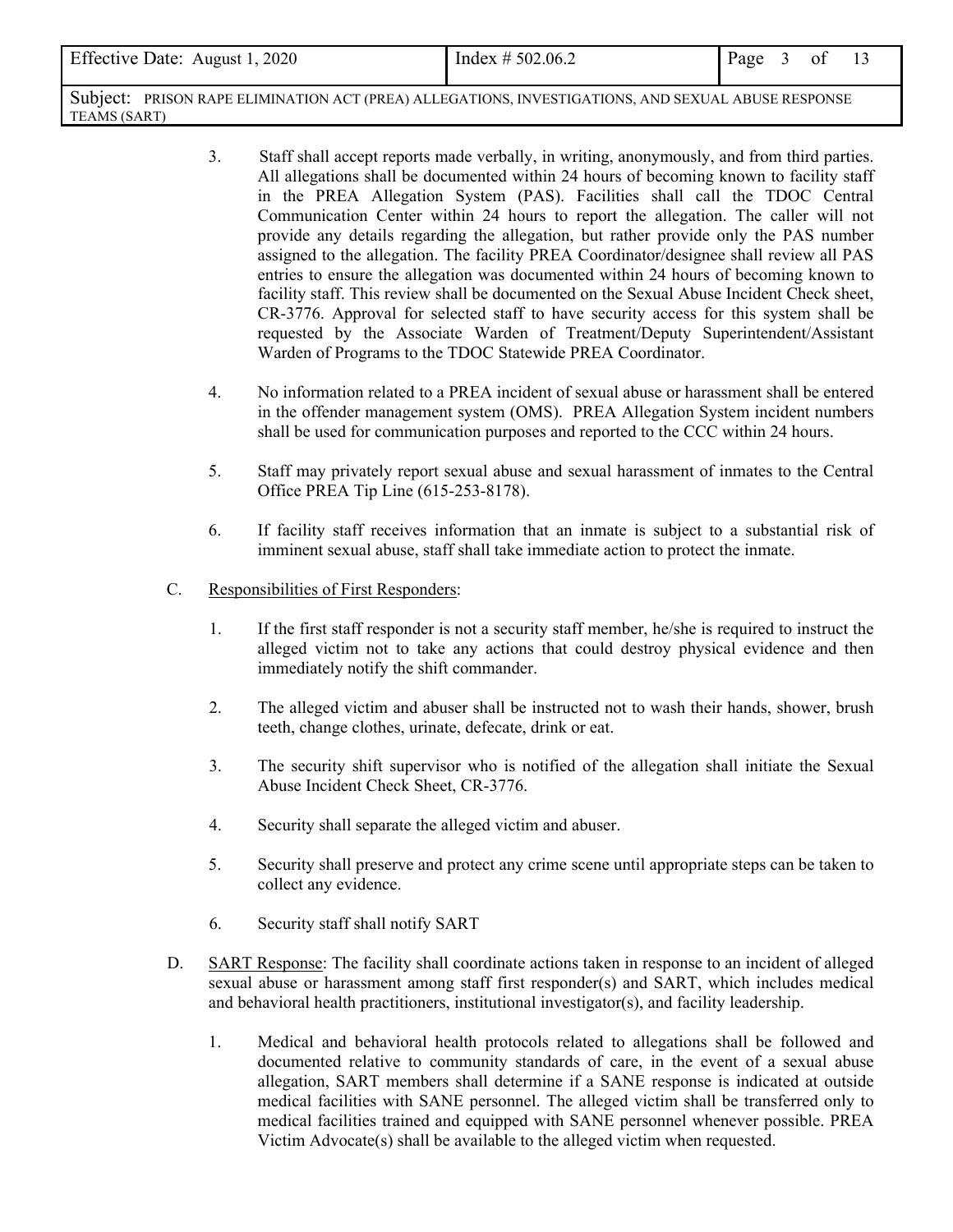| Effective Date: August 1, 2020                                                                     | Index $\# 502.06.2$ | Page $4$ of 13 |  |
|----------------------------------------------------------------------------------------------------|---------------------|----------------|--|
| Subject: PRISON RAPE ELIMINATION ACT (PREA) ALLEGATIONS, INVESTIGATIONS, AND SEXUAL ABUSE RESPONSE |                     |                |  |

TEAMS (SART)

- 2. Any use of restrictive housing to protect an inmate who is alleged to have suffered sexual abuse shall be subject to the requirements set forth in (a-d) below and coordinated by the unit management team. Protective Services Investigation Routing, CR-3241, shall clearly indicate the basis of concern for the inmate's safety and the reason why no alternative means of separation can be arranged.
	- a. Inmates at high risk for sexual victimization may be placed in restrictive housing only after an assessment of all available alternatives has been made, and then only until an alternative means of separation from likely alleged abuser(s) can be arranged. This housing assignment shall not ordinarily exceed a period of 30 days.
	- b. Inmates placed in restrictive housing for this purpose shall have access to programs, education, and work opportunities to the extent possible. If inmate access to programs, privileges, education, or work opportunities is restricted, the facility shall document what opportunities have been limited; the duration of the limitation; and the reasons for such limitations. This shall be documented on LCDG Contact Notes.
	- c. If an extension is necessary, the SART member(s) shall clearly document in the PREA Allegation System application:
		- (1) The basis for concern for the inmate's safety
		- (2) The reason why no alternative means of separation can be arranged
		- (3) The need for emotional support services for inmates or staff who fear retaliation for reporting sexual abuse, or sexual harassment, or for cooperation with investigations
	- d. Every 30 days, the facility staff shall afford each such inmate a review to determine whether there is a continuing need for separation from the general population.
- E. SART Investigations: These investigations shall be conducted within 72 hours of receiving the allegation. SART team members/investigators who have received special training in conducting sexual abuse investigations in confinement settings shall investigate all allegations of sexual abuse and sexual harassment promptly, thoroughly, and objectively, including third-party and anonymous reports. Investigations Unit Special Agents shall be contacted immediately when circumstances warrant further actions pursuant to criminal findings.
	- 1. The TDOC Investigative Unit shall gather and preserve direct and circumstantial evidence, including any available physical and DNA evidence and any available electronic monitoring data; shall interview alleged victims, suspected perpetrators, and witnesses; and shall review prior complaints and reports of sexual abuse involving the suspected perpetrator.
	- 2. When the quality of evidence appears to support criminal prosecution, the Department shall conduct compelled interviews only after consulting with prosecutors as to whether compelled interviews may be an obstacle for subsequent criminal prosecution.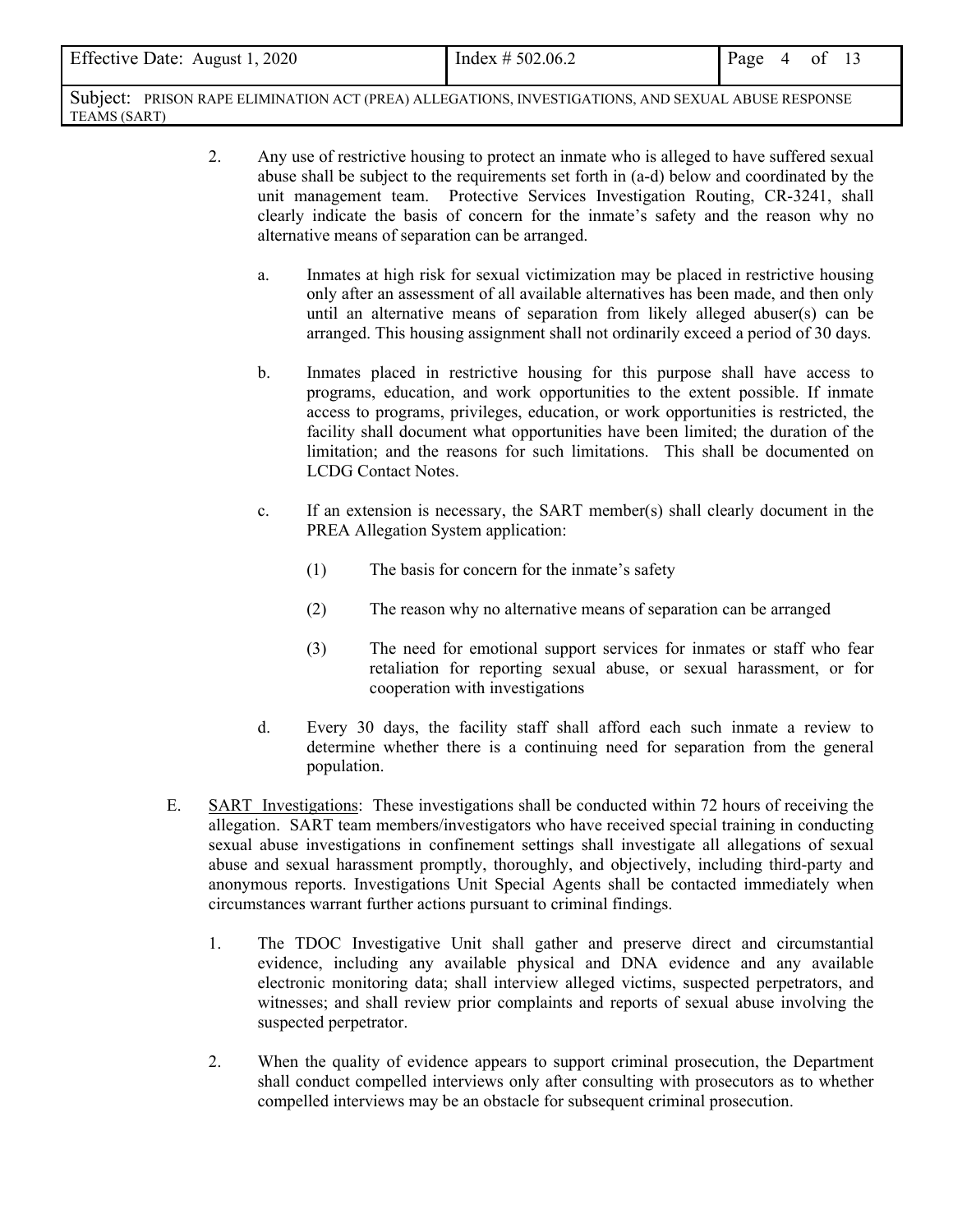| Effective Date: August 1, 2020<br>Index $\# 502.06.2$<br>Page<br>0 <sup>t</sup> |
|---------------------------------------------------------------------------------|
|---------------------------------------------------------------------------------|

- 3. The credibility of a victim, suspect, or witness shall be assessed on an individual basis and shall not be determined by the person's status as inmate or staff.
- 4. Inmates who allege sexual abuse shall not be required to submit to a polygraph examination or other truth-telling devices as a condition for proceeding with the investigation of such an allegation.
- 5. For allegations referred to a Special Agent with the TDOC Investigative Unit, the Warden/Superintendent shall convene a PREA review within 48 to 72 hours after the incident. The reviewers shall consist of Warden/Superintendent, Associate Warden of Treatment/Assistant Warden of Programs/Deputy Superintendent, IU Institutional Investigator, IU Special Agent, and the TDOC Statewide PREA Coordinator. Sexual Abuse Incident Check Sheet, CR-3776, shall be utilized to document this review.

#### F. Sexual Abuse Incident Review:

- 1. The facility shall conduct a Sexual Abuse Incident Review Report, CR-3985, at the conclusion of every sexual abuse investigation, including investigations in which the allegation has not been substantiated, unless the allegation has been determined to be unfounded. Such review shall ordinarily occur within 30 days of the conclusion of the investigation. The review team shall include the Warden/Superintendent/designee, the Associate Warden of Treatment/Deputy Superintendent/Assistant Warden at privately managed facilities, facility and IU investigators, line supervisor(s), and medical/mental health professionals.
- 2. The review team shall:
	- a. Consider whether the allegation or investigation indicates a need to change policy or practice to better prevent, detect, or respond to sexual abuse
	- b. Consider whether the incident or allegation was motivated by race; ethnicity, gender identity; lesbian, gay, bisexual, transgender, or intersex identification, status, or perceived status; or gang affiliation; or was motivated or otherwise caused by other group dynamics at the facility
	- c. Examine the area within the facility or facility grounds where the incident allegedly occurred to assess whether physical barriers in the area may enable abuse
	- d. Assess the adequacy of staffing levels in that area during different shifts
	- e. Assess whether monitoring technology should be deployed or augmented to supplement supervision by staff
	- f. Prepare a report of its findings, including but not limited to, determinations made in accordance with (a-c) above and any recommendations for improvement and submit such report to the Warden/Superintendent.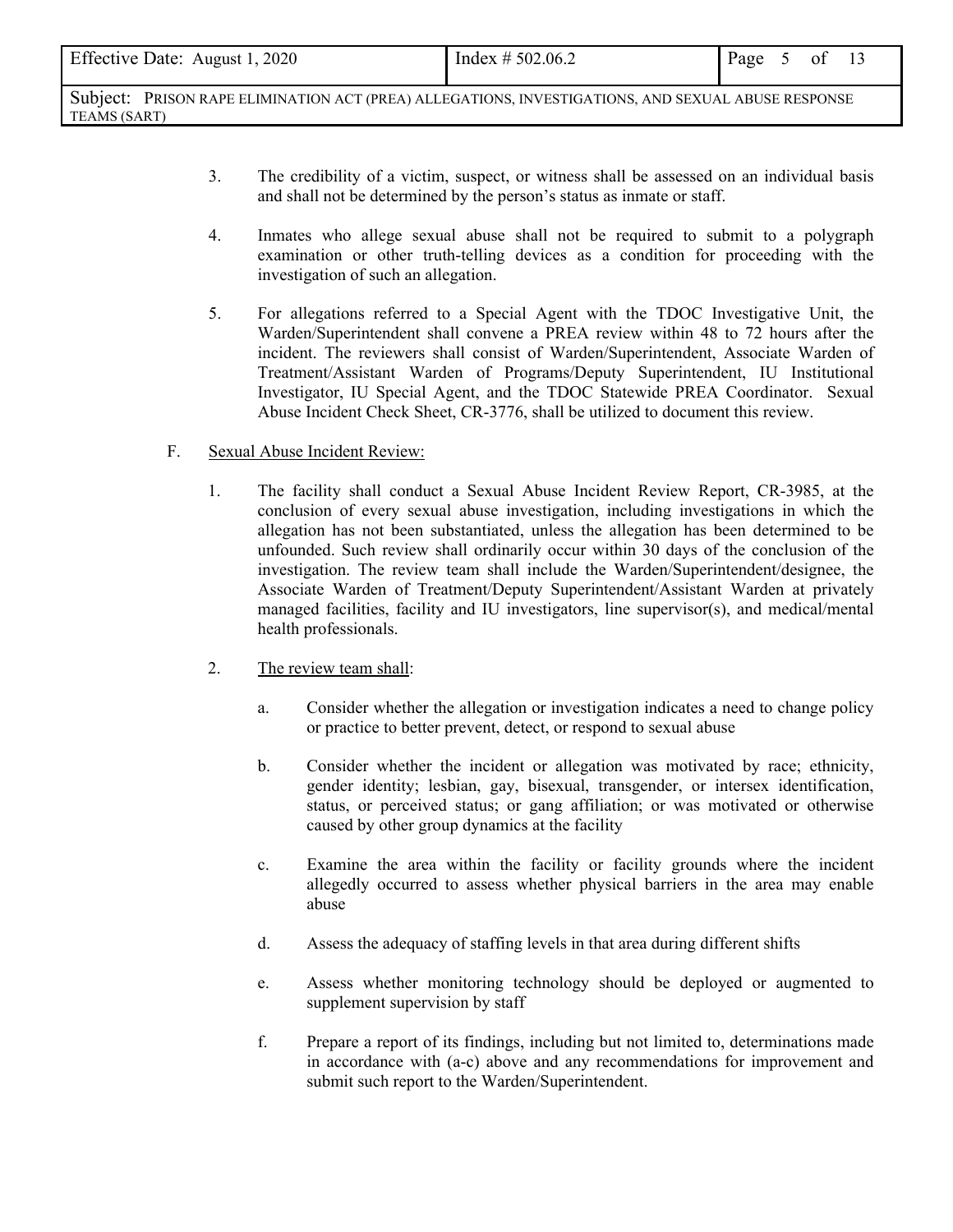| Effective Date: August 1, 2020 | Index #502.06.2 | Page | $\mathsf{h}$ | <sub>ot</sub> |  |
|--------------------------------|-----------------|------|--------------|---------------|--|
|                                |                 |      |              |               |  |

- 3. The facility shall implement the recommendations for improvement or shall document the reason for not doing so. A copy of the incident review shall be scanned and electronically forwarded to the TDOC Statewide PREA Coordinator.
- 4. The SART shall ensure that upon completion of all investigations that the required forms have been provided to the institutional investigator for inclusion in the investigative file. The PREA Allegation Documentation Checklist, CR-4039, shall be utilized to monitor this activity and shall become part of the investigative file.

#### G. Monitoring for Retaliation:

- 1. Inmates and staff who are involved in reporting sexual abuse or sexual harassment or cooperate with sexual abuse or sexual harassment investigations shall be protected from retaliation by other inmates or staff. Appointed members of the facility SART shall monitor staff and inmates for protection from retaliation utilizing PREA Retaliation Review (Inmate) for inmates, CR-3963, and PREA Retaliation Review (Staff), CR-3982, for staff.
- 2. For at least 90 days following a report of sexual abuse, the Department shall monitor the conduct and treatment of inmates or staff who reported the sexual abuse and of inmates who were reported to have suffered sexual abuse. Departmental monitoring shall involve looking for any changes that may suggest possible retaliation by inmates or staff. Institutional SART members shall act promptly to remedy any such retaliation. Monitoring shall continue beyond 90 days if the initial monitoring indicates a continuing need. Items to be monitored include, but not limited to, the following:
	- a. Inmate disciplinary reports
	- b. Inmate housing or programming changes
	- c. Negative performance reviews or reassignments of staff
- 3. If an offender who is being monitored for retaliation transfers to another facility whose primary purpose is to house TDOC inmates, the PREA Coordinator from the sending facility shall notify the PREA Coordinator at the receiving facility of the required monitoring. The receiving facility will be responsible for conducting the monitoring and forwarding the required PREA Retaliation Review (Inmate) for inmates, CR-3963, to the sending facility for placement in the PREA investigative file. Should the offender transfer to another facility prior to completing the 90 day cycle of monitoring, the original sending facility shall be notified by the original receiving facility so that notification of the monitoring requirement can be sent to the new facility by the original sending facility so the process can begin again with no break in monitoring for the offender.
- 4. The facility shall employ multiple protection measures, such as housing changes or transfers for inmate victims or abusers, removal of alleged staff or inmate abusers from contact with victims, and emotional support services for inmates or staff who fear retaliation for reporting sexual abuse or sexual harassment or for cooperating with investigations.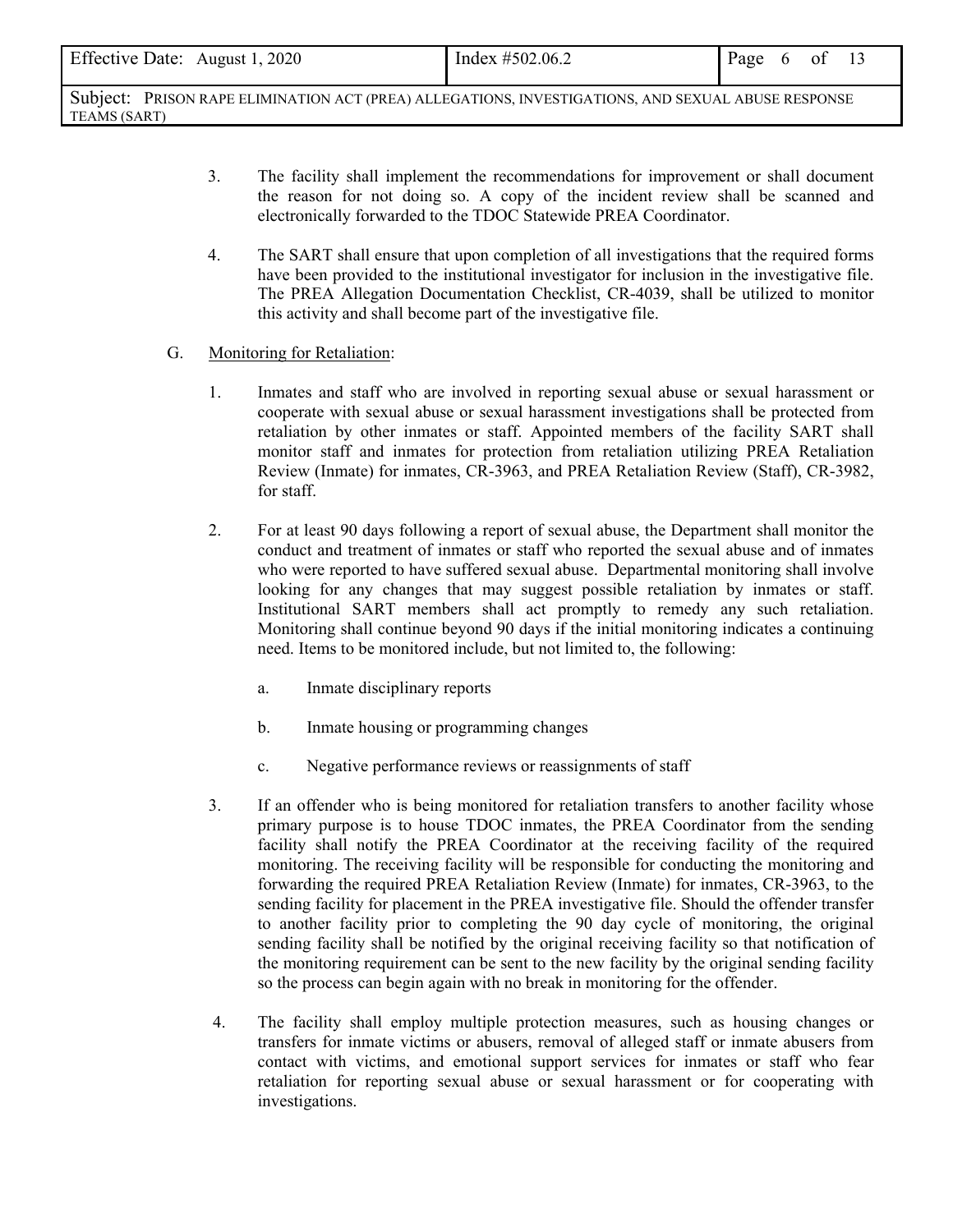| Page 7 of 13 | Effective Date: August 1, 2020 | Index $\# 502.06.2$ |  |  |  |
|--------------|--------------------------------|---------------------|--|--|--|
|--------------|--------------------------------|---------------------|--|--|--|

- 5. If any other individual who cooperates with an investigation expresses a fear of retaliation, the Department shall take appropriate measure to protect that individual against retaliation. The Department's obligation to monitor shall terminate if the agency determines that the allegation is unfounded.
- H. Administrative Investigations: These investigations shall include an effort to determine whether staff actions or failures to act facilitated the abuse and shall be documented in written reports that include a description of the physical and testimonial evidence, the reasoning behind credibility assessments, and investigative findings.
- I. Criminal Investigations: These investigations shall be documented in a written report which contains a thorough description of physical, testimonial, and documentary evidence. Copies of all documentary evidence shall be attached where feasible.
	- 1. Substantiated allegations of conduct that appear to be criminal shall be referred for prosecution.
	- 2. Such investigative records shall be retained for as long as the alleged abuser is incarcerated or employed by the Department, plus five additional years.
	- 3. The departure of the alleged abuser or victim from the employment or control of the facility or Department shall not provide a basis for terminating an investigation.
	- 4. The Department shall impose no standard higher than a preponderance of the evidence in determining whether allegations of sexual abuse are substantiated.
- J. Reporting the Status of Allegations to Inmates:
	- 1. Following an investigation into an inmate's allegation that he or she suffered sexual abuse in a facility, the Department shall inform the inmate in writing:
		- a. As to whether the allegation has been determined to be substantiated or unsubstantiated or unfounded.
		- b. Whenever the facility learns that the alleged abuser has been indicted on a charge related to sexual abuse within the facility
		- c. When the alleged abuser has been convicted on a charge related to sexual abuse within the facility.
	- 2. Following an inmate's allegation that a staff member has committed sexual abuse, the Department shall subsequently inform the inmate in writing whenever:
		- a. The staff member is no longer posted within the inmate's unit
		- b. The staff member is no longer employed at the facility
		- c. The staff member has been indicted on a charge related to sexual abuse within the facility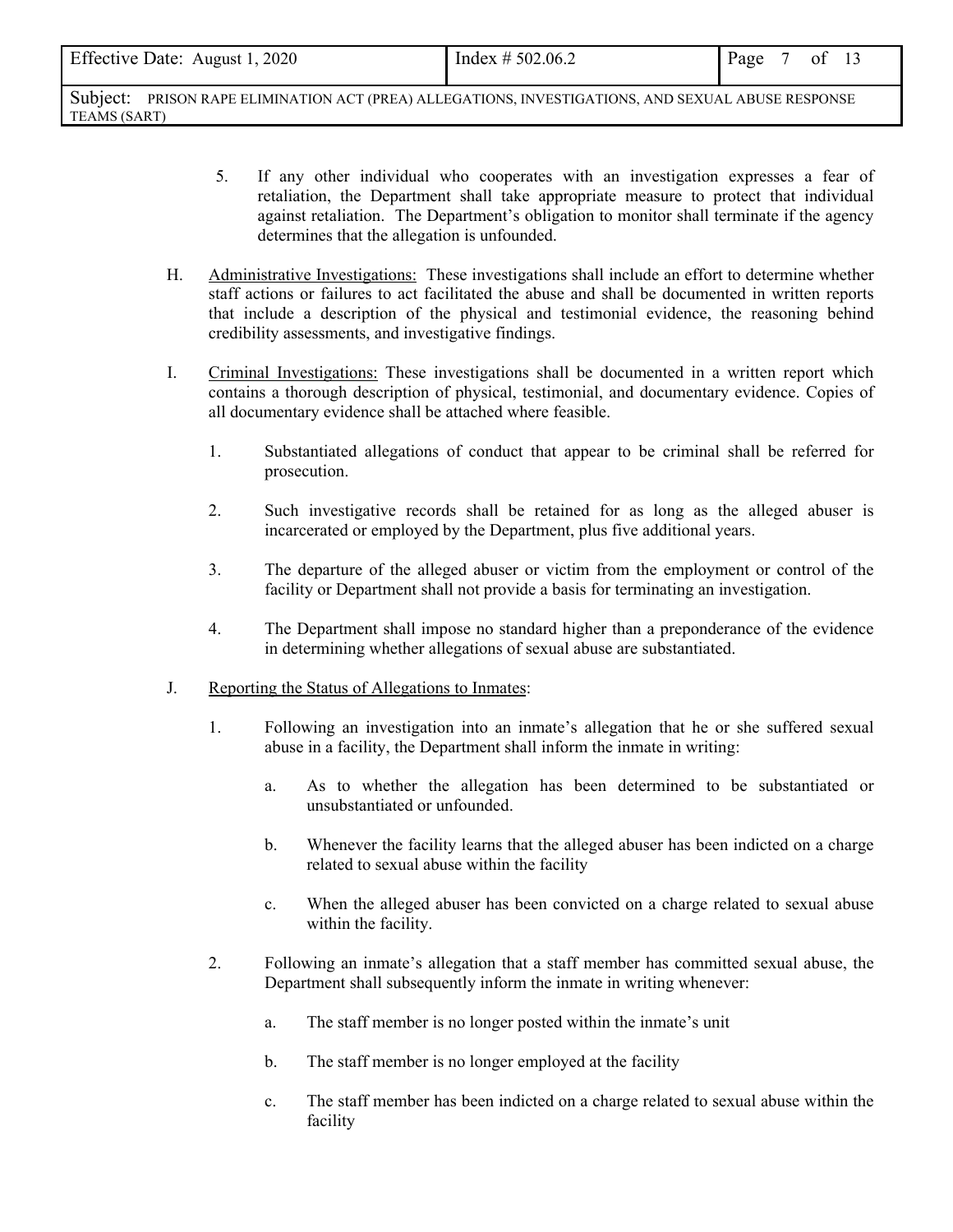| Effective Date: August 1, 2020 | Index $\# 502.06.2$ | Page 8 of 13 |  |  |
|--------------------------------|---------------------|--------------|--|--|
|                                |                     |              |  |  |

- d. The staff member has been convicted on a charge related to sexual abuse within the facility
- 3. All notifications shall be done in writing using Inmate PREA Allegation Status Notification, CR-3984, and the inmate shall acknowledge by signature that he/she has received such notification. The notification shall become part of the allegation file. If the inmate refuses to sign the acknowledgement, two staff members shall sign and date that the inmate has refused to acknowledge notification.
- K. Disciplinary Sanctions for Staff: Staff shall be subject to disciplinary sanctions up to and including termination for violating agency sexual abuse, sexual harassment, or PREA policies. Termination shall be the presumptive disciplinary sanction for staff who have engaged in sexual touching only after conclusion of investigation. Sanctions shall be commensurate with the nature and circumstances of the acts committed, the staff member's disciplinary history, and the sanctions imposed for comparable offenses by other staff with similar histories. All terminations for violations of the Department's sexual abuse or sexual harassment policies, or resignations by staff who would have been terminated if not for their resignation, shall be reported to law enforcement agencies (unless the activity was clearly not criminal) and to any relevant licensing bodies.
- L. Disciplinary Sanctions for Inmates:
	- 1. Inmates shall be subject to disciplinary sanctions pursuant to a formal disciplinary process following an administrative finding that the inmate engaged in inmate-oninmate sexual abuse or following a criminal finding of guilt for inmate-on-inmate sexual abuse.
	- 2. Sanctions shall be commensurate with the nature and circumstances of the abuse committed, the inmate's disciplinary history, and the sanctions imposed for comparable offenses by other inmates with similar histories.
	- 3. The disciplinary process shall consider whether an inmate's behavioral disabilities or behavioral illness contributed to his or her behavior when determining what type of sanction, if any, should be imposed.
	- 4. If the facility offers therapy, counseling, or other interventions designed to address and correct underlying reasons or motivations for the abuse, the facility shall consider whether to require the offending inmate to participate in such interventions as a condition of access to programming or other benefits.
	- 5. An inmate may be disciplined for sexual contact with staff only upon a finding that the staff member did not consent to such contact.
	- 6. For the purpose of disciplinary action, a report of sexual abuse made in good faith based upon a reasonable belief that the alleged conduct occurred shall not constitute falsely reporting an incident or lying, even if an investigation does not establish evidence sufficient to substantiate the allegation.
	- 7. Any prohibition on inmate-on-inmate sexual activity shall not consider consensual sexual activity to constitute sexual abuse.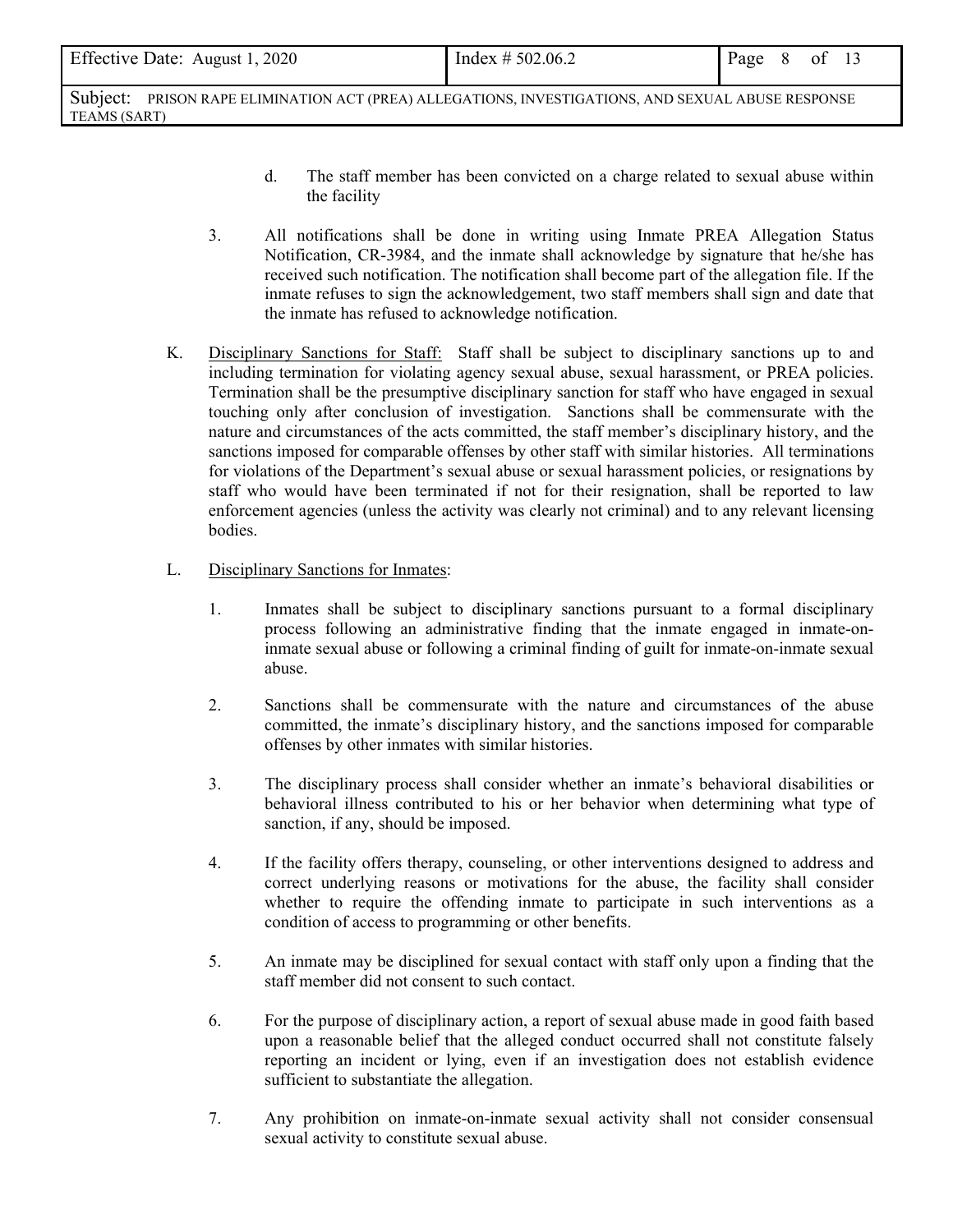| Effective Date: August 1, 2020 | Index $\# 502.06.2$ | Page | $9$ of |  |
|--------------------------------|---------------------|------|--------|--|
|                                |                     |      |        |  |

- M. Sanctions for Contractors and Volunteers:
	- 1. Any contractor or volunteer who engages in sexual abuse is prohibited from contact with inmate and shall be reported to law enforcement agencies, unless the activity was clearly not criminal, and to relevant licensing bodies.
	- 2. Any contractor or volunteer who has engaged in sexual abuse/sexual harassment of an inmate shall be prohibited from further contact with any inmate.
- N. Upon request, all employees shall fully cooperate with IU Special Agents conducting an authorized investigation, including but not limited to participating in interviews and providing truthful testimony. Failure to do so will constitute insubordination and shall result in disciplinary action, up to and including termination. Administrative Investigation Warning, CR-3640, shall be utilized by agents to document this action.
- O. The IU operations shall be governed by this policy and IU operational protocols approved by the Commissioner.
- P. Allegation Occurring in Other Correctional Settings
	- 1. Upon receiving an allegation that an inmate was sexually abused while confined at another facility, the Warden/Superintendent of the facility that received the allegation shall notify the head of the facility where the alleged abuse occurred.
	- 2. Such notification shall be provided as soon as possible, but no later than 72 hours after receiving the allegation. The facility shall document that it has provided such notification.
	- 3. The Warden/Superintendent who receives such notification shall ensure that the allegation is investigated in accordance with TDOC policy.
- Q. Each institution shall develop a written policy and procedure to coordinate actions to be taken in response to an incident of sexual abuse and to ensure compliance with the mandates of this policy.
- VII. ACA STANDARDS: 5-ACI-3D-09, 5-ACI-3D-11, 5-ACI-3D-13, and 5-ACI-6C-14.
- VIII. EXPIRATION DATE: August 1, 2023.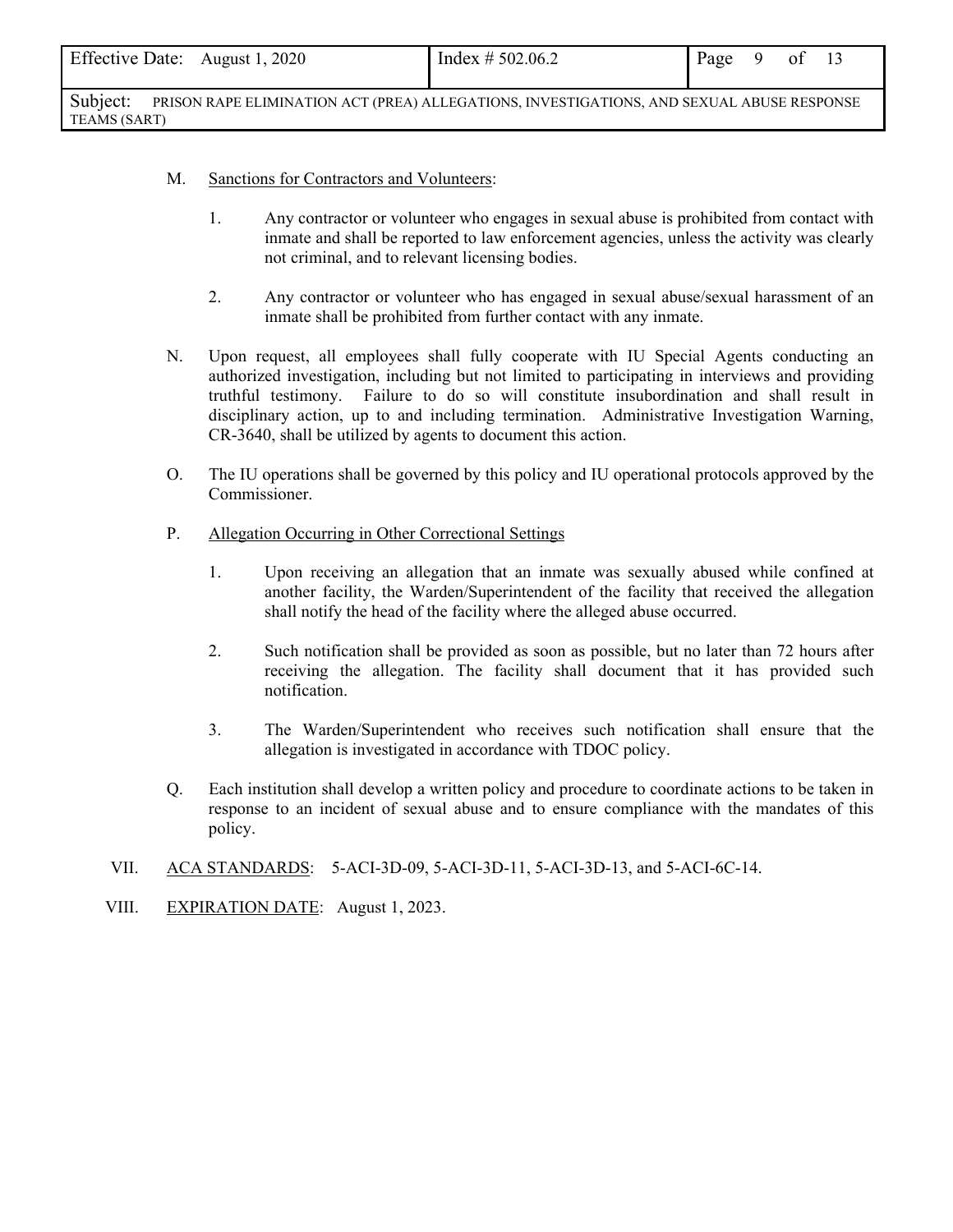

#### **TENNESSEE DEPARTMENT OF CORRECTION SEXUAL ABUSE INCIDENT CHECK SHEET PRISON RAPE ELIMINATION ACT (PREA) OF 2003**

INSTITUTION

<u> 1980 - Johann Barn, mars ann an t-Amhain Aonaich an t-Aonaich an t-Aonaich ann an t-Aonaich ann an t-Aonaich</u>

Alleged Victim (Name/Number):

Alleged Aggressor (Name/Number - if Inmate)

## **INITIAL REPORT OR ALLEGATION OF SEXUAL ABUSE**

| <b>DATE</b> | <b>TIME</b> | <b>NOTIFICATIONS</b>                                                                             | <b>DATE</b> | <b>TIME</b> | <b>REQUIRED ACTIVITIES</b>                                                                                                                                                                             |
|-------------|-------------|--------------------------------------------------------------------------------------------------|-------------|-------------|--------------------------------------------------------------------------------------------------------------------------------------------------------------------------------------------------------|
|             |             | Notifies Shift Supervisor                                                                        |             |             | First responder ensures safety of inmate from<br>alleged aggressor                                                                                                                                     |
|             |             | Shift Supervisor notifies the PREA Coordinator<br>and SART                                       |             |             | Security escorts inmate to Health Services<br>immediately.                                                                                                                                             |
|             |             | PREA Coordinator or facility investigator<br>notifies OIC IU                                     |             |             | Inmate is not allowed to shower, remove<br>clothing (without medical supervision), use the<br>restroom, or consume any liquids (in order to<br>preserve evidence.                                      |
|             |             | Health Services notifies the SART medical<br>representative and mental health/victim<br>advocate |             |             | Health Services stabilizes/ assesses victim.                                                                                                                                                           |
|             |             |                                                                                                  |             |             | If the alleged perpetrator is an inmate, security<br>staff ensures they are placed in a single cell.<br>The inmate is not allowed to wash, shower, or<br>change clothes.                               |
|             |             |                                                                                                  |             |             | If report is within 72 hours of physical abuse/<br>penetration, shift supervisor and/or investigator<br>preserves the crime scene by sealing access.                                                   |
|             |             |                                                                                                  |             |             | Shift Supervisor or investigator obtains a brief<br>statement from the alleged victim, while in the<br>Health Services Department.                                                                     |
|             |             |                                                                                                  |             |             | If report is within 72 hours of physical abuse /<br>penetration, shift supervisor and medical staff<br>ensure victim is transported to outside medical<br>provider for evidence collection/ treatment. |
|             |             |                                                                                                  |             |             | The PREA Coordinator/designee assures<br>documentation is completed within 24 hours of<br>the initial allegation of sexual abuse on the<br>PREA Allegation Screen (PAS).                               |

| INITIAL PREA REVIEW (48 TO 72 HOURS AFTER REPORT)                                                                                                                                                                                                            |
|--------------------------------------------------------------------------------------------------------------------------------------------------------------------------------------------------------------------------------------------------------------|
| For allegations referred to IU Special Agent, Warden/ Superintendent/ designee convenes a preliminary review of the response to the<br>incident involving the Warden/Superintendent, PREA Coordinator, facility investigator, and the State PREA Coordinator |
| If the alleged incident involves a staff aggressor, confirm the employee has been separated from inmate contact, and / or placed on<br>administrative leave pending investigation.                                                                           |

SART Coordinator Signature: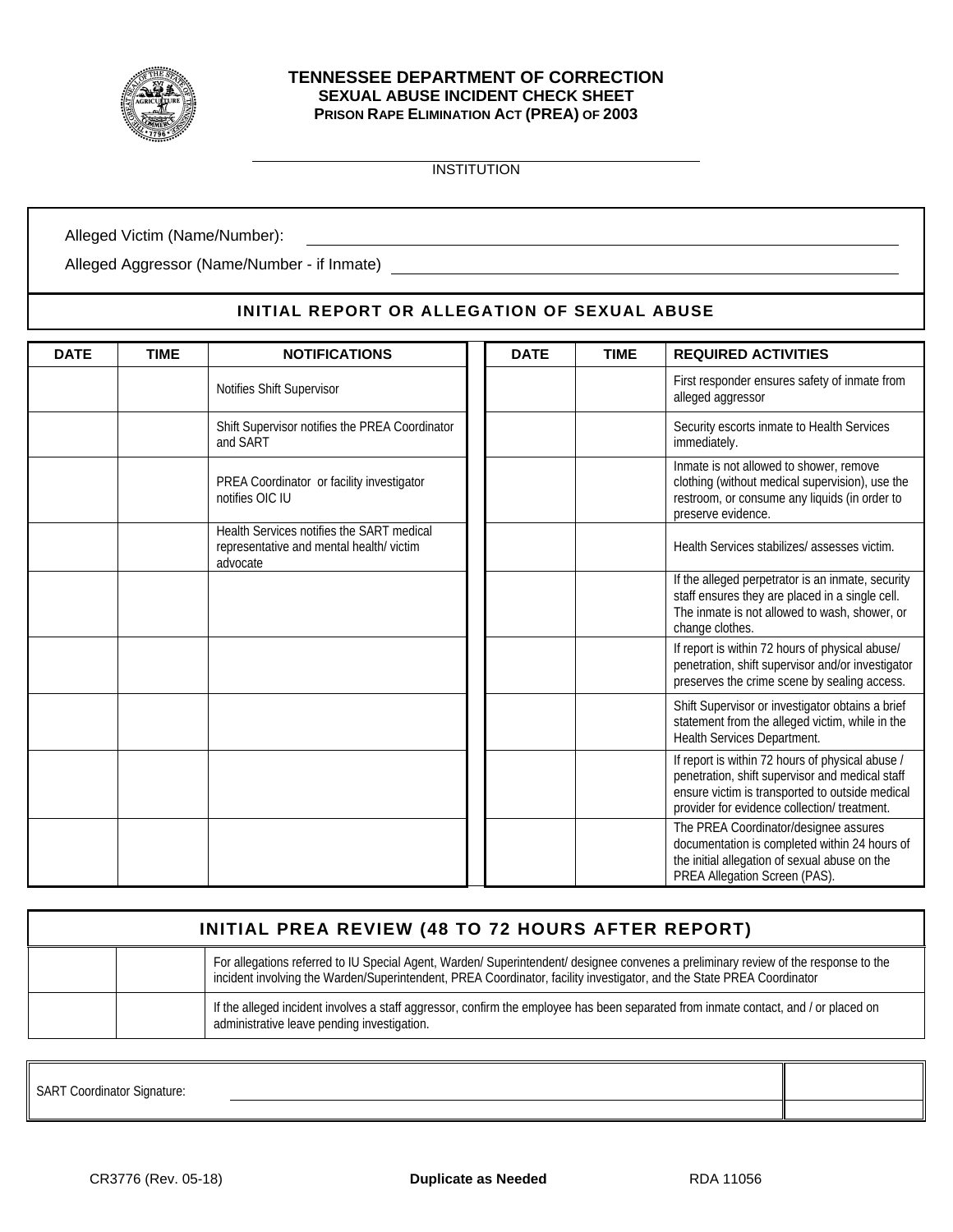

# *CONFIDENTIAL*

| TO:<br>FROM:               | Staff Assigned to Perform Inquiry<br>Please complete your formal inquiry and submit on or before<br>The following action has been taken pending inquiry:<br>) Inmate is restricted to cell and/or unit.<br>Inmate's housing assignment is changes from<br>Inmate is separated from general population pending a hearing.<br><b>Contract facilities only:</b> Approved Yes () No () | to<br><b>Contract Monitor of Operations</b><br>Date                                                                                                                                                                                                                                                                                                                |
|----------------------------|------------------------------------------------------------------------------------------------------------------------------------------------------------------------------------------------------------------------------------------------------------------------------------------------------------------------------------------------------------------------------------|--------------------------------------------------------------------------------------------------------------------------------------------------------------------------------------------------------------------------------------------------------------------------------------------------------------------------------------------------------------------|
|                            |                                                                                                                                                                                                                                                                                                                                                                                    |                                                                                                                                                                                                                                                                                                                                                                    |
|                            |                                                                                                                                                                                                                                                                                                                                                                                    |                                                                                                                                                                                                                                                                                                                                                                    |
|                            |                                                                                                                                                                                                                                                                                                                                                                                    |                                                                                                                                                                                                                                                                                                                                                                    |
|                            |                                                                                                                                                                                                                                                                                                                                                                                    |                                                                                                                                                                                                                                                                                                                                                                    |
|                            |                                                                                                                                                                                                                                                                                                                                                                                    |                                                                                                                                                                                                                                                                                                                                                                    |
|                            |                                                                                                                                                                                                                                                                                                                                                                                    |                                                                                                                                                                                                                                                                                                                                                                    |
|                            |                                                                                                                                                                                                                                                                                                                                                                                    |                                                                                                                                                                                                                                                                                                                                                                    |
|                            |                                                                                                                                                                                                                                                                                                                                                                                    |                                                                                                                                                                                                                                                                                                                                                                    |
|                            |                                                                                                                                                                                                                                                                                                                                                                                    |                                                                                                                                                                                                                                                                                                                                                                    |
|                            | The following information has been provided by __________________________________ and such indicates that the above                                                                                                                                                                                                                                                                |                                                                                                                                                                                                                                                                                                                                                                    |
|                            | <u> 1989 - Johann Stoff, deutscher Stoffen und der Stoffen und der Stoffen und der Stoffen und der Stoffen und der</u>                                                                                                                                                                                                                                                             |                                                                                                                                                                                                                                                                                                                                                                    |
|                            |                                                                                                                                                                                                                                                                                                                                                                                    | $\begin{picture}(150,10) \put(0,0){\vector(1,0){100}} \put(15,0){\vector(1,0){100}} \put(15,0){\vector(1,0){100}} \put(15,0){\vector(1,0){100}} \put(15,0){\vector(1,0){100}} \put(15,0){\vector(1,0){100}} \put(15,0){\vector(1,0){100}} \put(15,0){\vector(1,0){100}} \put(15,0){\vector(1,0){100}} \put(15,0){\vector(1,0){100}} \put(15,0){\vector(1,0){100}}$ |
| RE:<br><b>INSTITUTION:</b> |                                                                                                                                                                                                                                                                                                                                                                                    |                                                                                                                                                                                                                                                                                                                                                                    |
| FROM:                      | Department of the Staff Member (Contract of the Staff Member 2014). The Staff Member                                                                                                                                                                                                                                                                                               |                                                                                                                                                                                                                                                                                                                                                                    |

Findings of inquiry are attached for review by the protective services panel.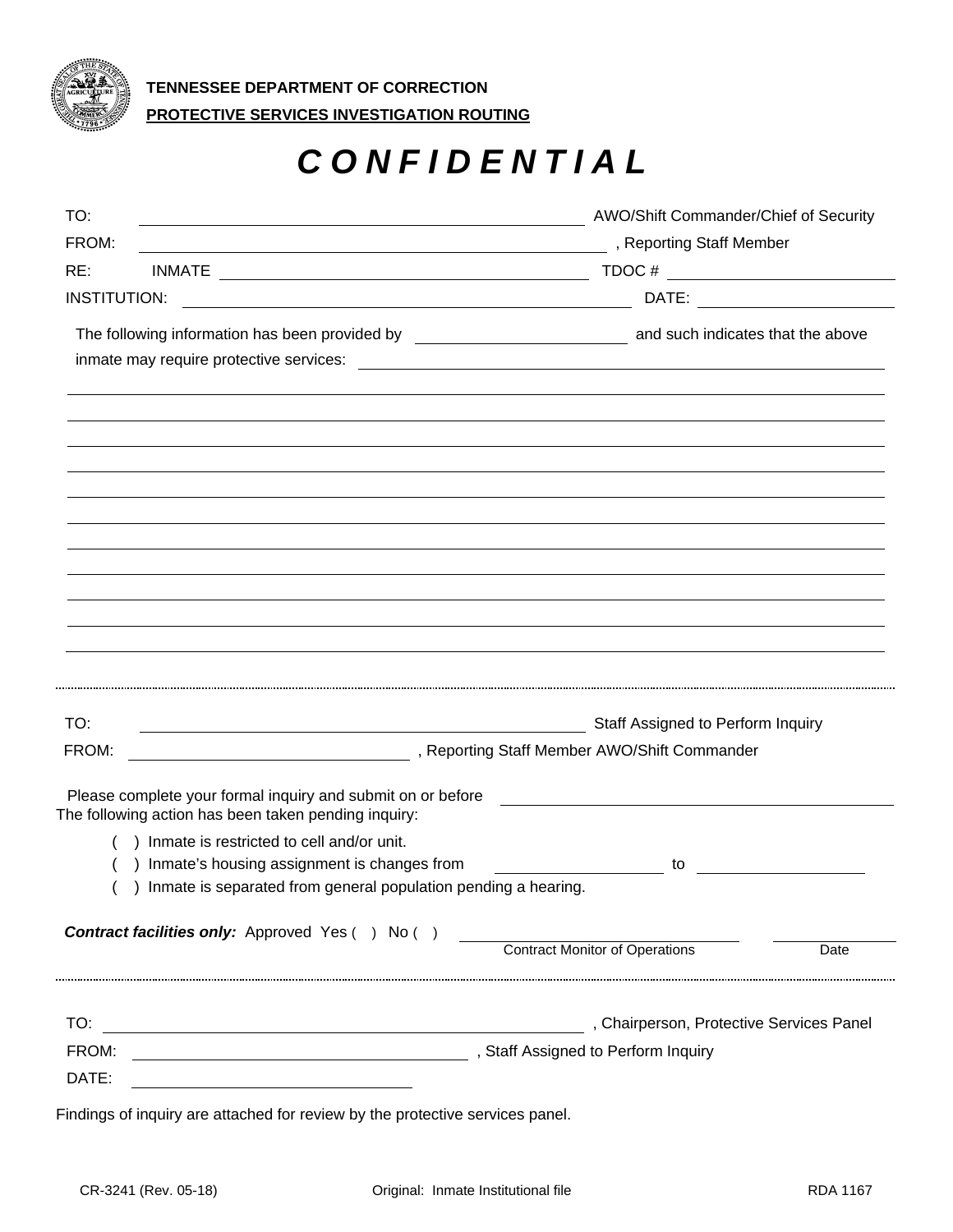

## **SEXUAL ABUSE INCIDENT REVIEW REPORT**

This form must be completed within thirty (30) days of the conclusion of the investigation.

## **A response must be provided to all statements.**

| 1. FACILITY:                                                                                                                                                                                                                                                                                                |                                                                                                                                                                  | <b>PAS</b> |  |                                         | 2. ALLEGED VICTIM'S NAME AND TDOC # |  |                                                      |  | 3. ALLEGED AGGRESSOR'S NAME AND TDOC #                                                                            |
|-------------------------------------------------------------------------------------------------------------------------------------------------------------------------------------------------------------------------------------------------------------------------------------------------------------|------------------------------------------------------------------------------------------------------------------------------------------------------------------|------------|--|-----------------------------------------|-------------------------------------|--|------------------------------------------------------|--|-------------------------------------------------------------------------------------------------------------------|
|                                                                                                                                                                                                                                                                                                             | $\Box$                                                                                                                                                           |            |  |                                         |                                     |  |                                                      |  |                                                                                                                   |
|                                                                                                                                                                                                                                                                                                             | $\mathsf{L}$                                                                                                                                                     |            |  |                                         |                                     |  |                                                      |  |                                                                                                                   |
| 4. DATE OF INCIDENT:                                                                                                                                                                                                                                                                                        |                                                                                                                                                                  | $\Box$     |  | SUBSTANTIATED<br><b>UNSUBSTANTIATED</b> |                                     |  |                                                      |  |                                                                                                                   |
| 5A. The review team has considered whether the allegation or investigation indicates a need to change policy or<br>practice to better prevent, detect, or respond to sexual abuse.                                                                                                                          |                                                                                                                                                                  |            |  |                                         |                                     |  |                                                      |  | $\Box$ No changes to policy or practices<br>indicated.<br>$\Box$ Yes changes to policy or practices<br>indicated. |
| 5B. COMMENTS:                                                                                                                                                                                                                                                                                               |                                                                                                                                                                  |            |  |                                         |                                     |  |                                                      |  |                                                                                                                   |
| 6A. The review team has assessed whether monitoring technology should be deployed or augmented to<br>supplement supervision by staff.                                                                                                                                                                       |                                                                                                                                                                  |            |  |                                         |                                     |  |                                                      |  | $\Box$ No supplemental technology<br>necessary.<br>□ Yes supplemental technology may be<br>necessary.             |
| 6B. COMMENTS:                                                                                                                                                                                                                                                                                               |                                                                                                                                                                  |            |  |                                         |                                     |  |                                                      |  |                                                                                                                   |
| 7A. The review team has examined the area in the facility where the incident allegedly occurred to assess<br>$\Box$ No physical barriers present that may<br>whether physical barriers to the area may have enabled abuse.<br>have enable abuse.<br>$\Box$ Yes physical barriers may have<br>enabled abuse. |                                                                                                                                                                  |            |  |                                         |                                     |  |                                                      |  |                                                                                                                   |
| 7B. COMMENTS:                                                                                                                                                                                                                                                                                               |                                                                                                                                                                  |            |  |                                         |                                     |  |                                                      |  |                                                                                                                   |
|                                                                                                                                                                                                                                                                                                             | 8A. The review team has assessed the adequacy of staffing levels in that area during different shifts.<br>$\Box$ No indication of inadequate staffing<br>levels. |            |  |                                         |                                     |  |                                                      |  | $\Box$ Yes there may be inadequate staffing<br>levels.                                                            |
| 8B. COMMENTS:                                                                                                                                                                                                                                                                                               |                                                                                                                                                                  |            |  |                                         |                                     |  |                                                      |  |                                                                                                                   |
| 9A. The review team considered whether the incident or allegation was motivated by race, ethnicity, gender<br>identity, LGBT identification, status or perceived status, or gang affiliation, or was motivated or caused by other<br>group dynamics of the facility a may have enabled abuse.               |                                                                                                                                                                  |            |  |                                         |                                     |  |                                                      |  | $\Box$ No<br>$\Box$ Yes                                                                                           |
| 9B. COMMENTS:                                                                                                                                                                                                                                                                                               |                                                                                                                                                                  |            |  |                                         |                                     |  |                                                      |  |                                                                                                                   |
| 10. PREA MANAGER:                                                                                                                                                                                                                                                                                           | 12. PREA COORDINATOR (AWT/AWS)<br>11. DATE:<br>13. DATE:                                                                                                         |            |  |                                         |                                     |  | 14A. SART MEMBER<br>(WARDEN/SUPERINTENDENT/DESIGNEE) |  |                                                                                                                   |
| 14B. SART MEMBER (FACILITY/IU INVESTIGATOR)                                                                                                                                                                                                                                                                 |                                                                                                                                                                  |            |  |                                         | 14C. SART MEMBER (LINE SUPERVISOR)  |  |                                                      |  | 14D. SART MEMBER (MEDICAL PROFESSIONAL):                                                                          |
| 14E. SART MEMBER (MENTAL HEALTH PROFESSIONAL)<br>14F. SART MEMBER:                                                                                                                                                                                                                                          |                                                                                                                                                                  |            |  |                                         |                                     |  | 14G. SART MEMBER:                                    |  |                                                                                                                   |
|                                                                                                                                                                                                                                                                                                             |                                                                                                                                                                  |            |  |                                         |                                     |  |                                                      |  |                                                                                                                   |
| Recommendation for improvement is to be implemented or the justification for not doing so is to be well documented below:                                                                                                                                                                                   |                                                                                                                                                                  |            |  |                                         |                                     |  |                                                      |  |                                                                                                                   |
| COMMENTS:                                                                                                                                                                                                                                                                                                   |                                                                                                                                                                  |            |  |                                         |                                     |  |                                                      |  |                                                                                                                   |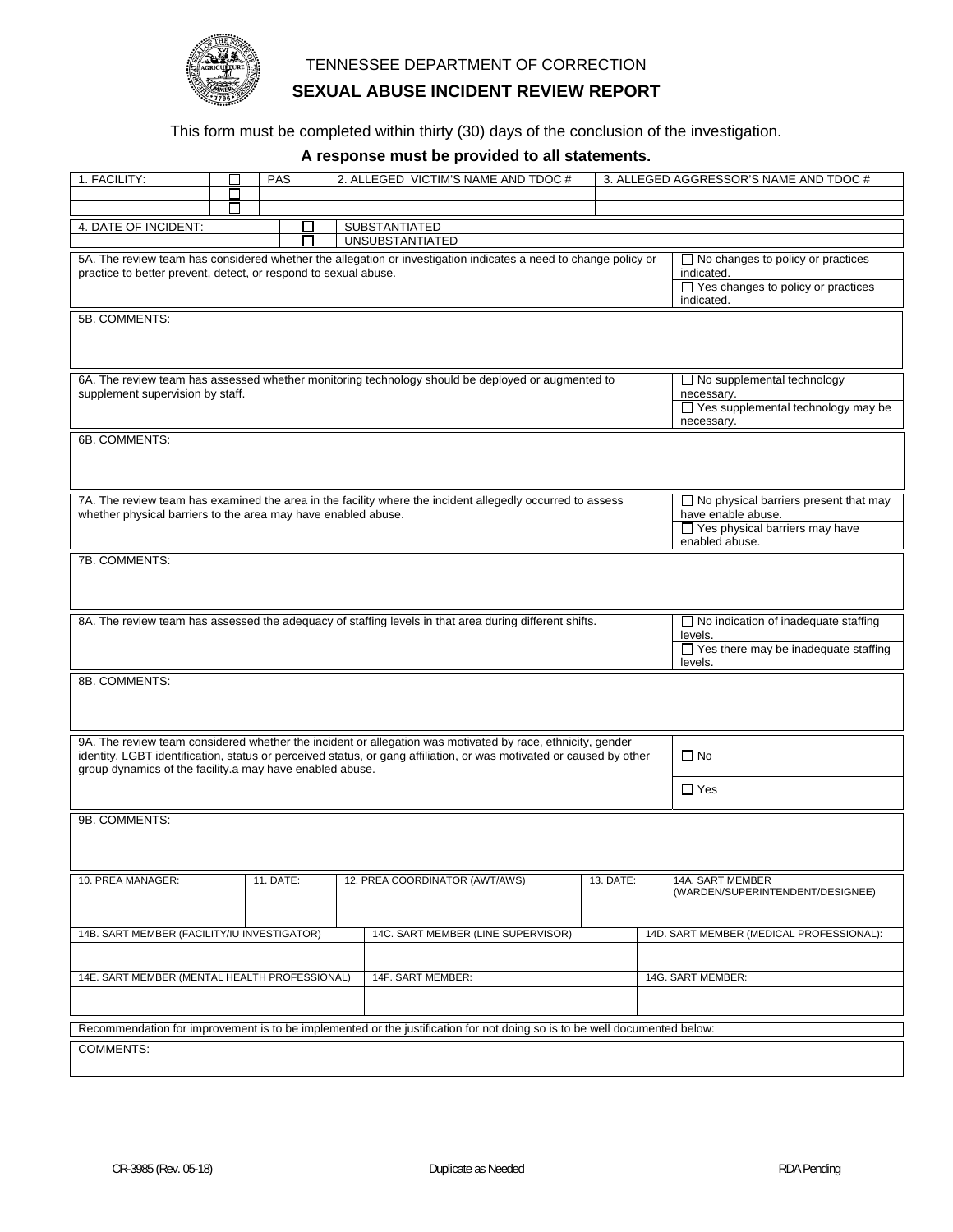

# **PREA ALLEGATION DOCUMENTATION CHECKLIST**

| <b>RESPONSE</b>                                                                                      |                   |              |                                                   |                           |                                     |              |                                     |  |  |
|------------------------------------------------------------------------------------------------------|-------------------|--------------|---------------------------------------------------|---------------------------|-------------------------------------|--------------|-------------------------------------|--|--|
| 1. PREA CASE NUMBER:                                                                                 | 2. DATE REPORTED: |              |                                                   | 3. TYPE OF PREA INCIDENT: | 4. ALLEGATION TYPE:                 | П            | <b>ABUSE</b>                        |  |  |
|                                                                                                      |                   |              | $\Box$ INMATE ON INMATE<br>$\Box$ STAFF ON INMATE |                           |                                     | $\mathsf{L}$ | HARASSMENT                          |  |  |
|                                                                                                      |                   |              | $\Box$ VOLUNTEER                                  | $\Box$ CONTRACTOR         |                                     |              |                                     |  |  |
| 5. ALLEGED VICTIM'S NAME (ID NUMBER):                                                                |                   | (ID NUMBER): | 6. ALLEGED AGGRESSOR'S NAME                       |                           | 7. DATE INVESTIGATION STARTED:      |              | 8. DATE INVESTIGATION<br>COMPLETED: |  |  |
|                                                                                                      |                   |              |                                                   |                           |                                     |              |                                     |  |  |
| 9A. FINAL<br>SUBSTANTIAL<br>DISPOSITION:                                                             | UNSUBSTANTIAL     |              | 9B. FINAL DISPOSITION DATE:                       |                           | 9C. IS THE VICTIM STILL IN CUSTODY? |              | 9D. IF NO, RELEASE DATE:            |  |  |
| <b>UNFOUNDED</b>                                                                                     |                   |              |                                                   | $\Box$ YES                | $\Box$ NO                           |              |                                     |  |  |
| <b>COMPLETE THE FOLLOWING</b>                                                                        |                   |              |                                                   |                           |                                     |              | <b>DATE</b>                         |  |  |
| 10. WAS THE ALLEGATION DISCUSSED WITH THE TDOC PREA COORDINATOR WITHIN 48 HOURS, EXCLUDING WEEKENDS? |                   |              |                                                   |                           |                                     |              |                                     |  |  |
| 11. WAS THE "ABUSE INCIDENT CHECKSHEET"-CR3776 COMPLETED?                                            |                   |              |                                                   |                           |                                     |              |                                     |  |  |
| 12. HAS THE INCIDENT BEEN DISCUSSED WITH THE TDOC PREA COORDINATOR?                                  |                   |              |                                                   |                           |                                     |              |                                     |  |  |
| 13. WAS THE INCIDENT REFERRED TO THE OIC INVESTIGATIVE UNIT?                                         |                   |              |                                                   |                           |                                     |              |                                     |  |  |
| 14. HAS THE VICTIM HAD A SAFE/SANE EXAMINATION?                                                      |                   |              |                                                   |                           |                                     |              |                                     |  |  |
| 15. HAS THE AGGRESSOR HAD A SAFE/SANE EXAMINATION?                                                   |                   |              |                                                   |                           |                                     |              |                                     |  |  |
| 16. HAS THE VICTIM BEEN RESCREENED?                                                                  |                   |              |                                                   |                           |                                     |              |                                     |  |  |
| 17. HAS THE VICTIM BEEN REFERRED TO MENTAL HEALTH?                                                   |                   |              |                                                   |                           |                                     |              |                                     |  |  |
| 18. HAS THE AGGRESSOR BEEN RESCREENED?                                                               |                   |              |                                                   |                           |                                     |              |                                     |  |  |
| 19. HAS THE AGGRESSOR BEEN REFERRED TO MENTAL HEALTH?                                                |                   |              |                                                   |                           |                                     |              |                                     |  |  |
| 20. HAS THE "STATUS NOTIFICATION"-CR3984 BEEN COMPLETED?                                             |                   |              |                                                   |                           |                                     |              |                                     |  |  |
| 21. HAS THE "30-DAY INCIDENT REVIEW"-CR3985 BEEN COMPLETED?                                          |                   |              |                                                   |                           |                                     |              |                                     |  |  |
| 22. HAS RETALIATION MONITORING BEGUN FOR THE VICTIM-CR3963?                                          |                   |              |                                                   |                           |                                     |              |                                     |  |  |
| 23. HAS RETALIATION MONITORING BEGUN FOR THE AGGRESSOR-CR3963?                                       |                   |              |                                                   |                           |                                     |              |                                     |  |  |
| 24. HAS RETALIATION MONITORING BEGUN FOR STAFF INVOLVED IN THE ALLEGATION-CR3982?                    |                   |              |                                                   |                           |                                     |              |                                     |  |  |
| 25. ADDITIONAL COMMENTS:                                                                             |                   |              |                                                   |                           |                                     |              |                                     |  |  |
|                                                                                                      |                   |              |                                                   |                           |                                     |              |                                     |  |  |
|                                                                                                      |                   |              |                                                   |                           |                                     |              |                                     |  |  |
|                                                                                                      |                   |              |                                                   |                           |                                     |              |                                     |  |  |
| 26. REVIEWED BY FACILITY PREA COORDINATOR FOR COMPLETENESS ON:                                       |                   |              |                                                   |                           |                                     |              |                                     |  |  |
|                                                                                                      |                   |              |                                                   |                           |                                     |              |                                     |  |  |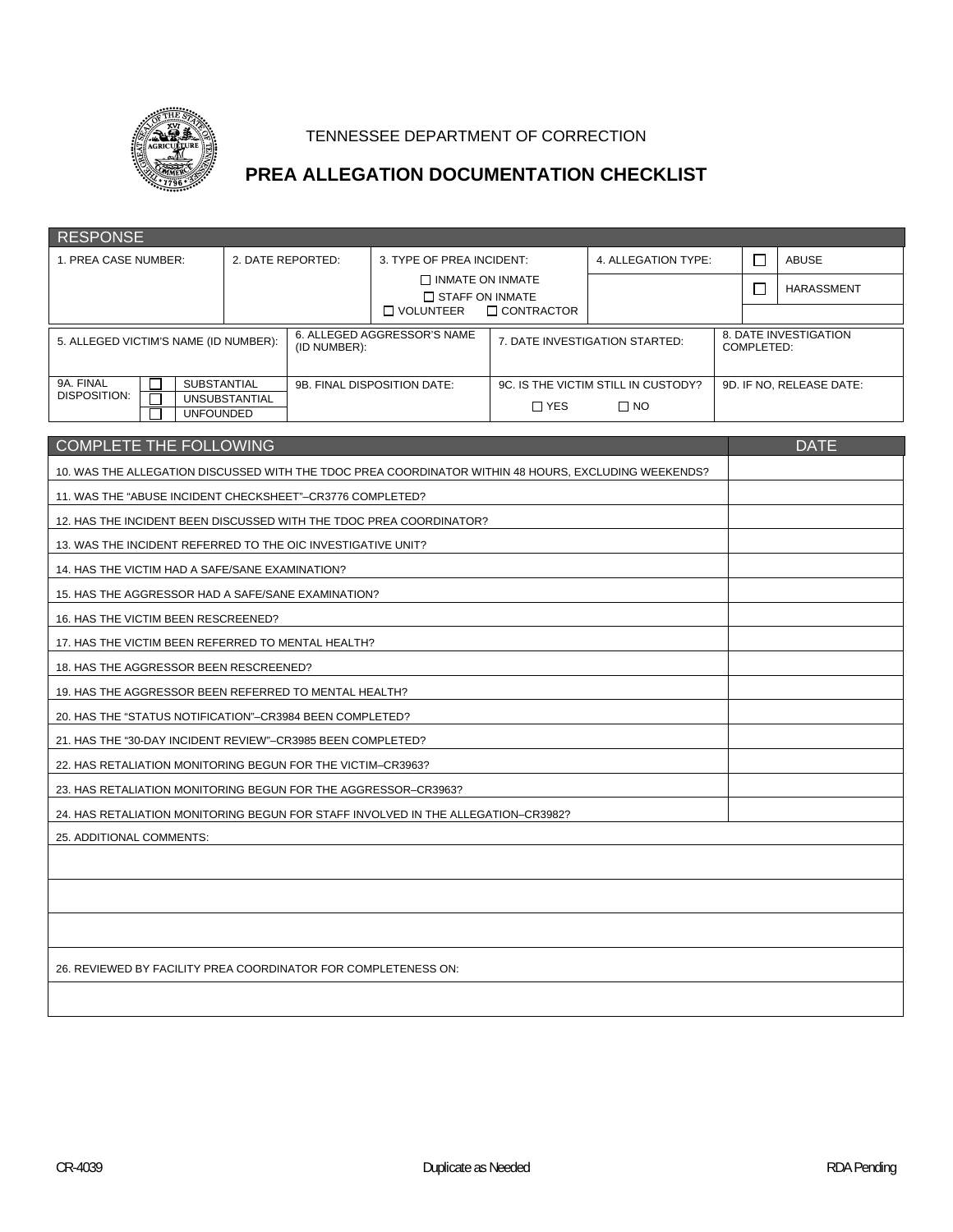

## **PREA RETALIATION REVIEW (INMATE)**

| <b>INITIAL RESPONSE</b>                                                                                                                                                                                                       |                                                   |                             |                                                                 |  |                        |                      |  |            |                |                            |              |
|-------------------------------------------------------------------------------------------------------------------------------------------------------------------------------------------------------------------------------|---------------------------------------------------|-----------------------------|-----------------------------------------------------------------|--|------------------------|----------------------|--|------------|----------------|----------------------------|--------------|
| 1. PREA CASE NUMBER:                                                                                                                                                                                                          | 2. DATE RETALIATION REVIEW<br>(INMATE) COMPLETED: |                             | 3. TYPE OF PREA INCIDENT:                                       |  |                        | 4. REVIEW TYPE:<br>□ |  |            | 30 DAY REVIEW  |                            |              |
|                                                                                                                                                                                                                               |                                                   |                             | $\Box$ INMATE                                                   |  | □STAFF                 |                      |  | □          |                | 60 DAY REVIEW              |              |
|                                                                                                                                                                                                                               |                                                   |                             | □ VOLUNTEER                                                     |  | $\Box$ CONTRACTOR      |                      |  | □          | 90 DAY REVIEW  |                            |              |
|                                                                                                                                                                                                                               |                                                   |                             |                                                                 |  |                        |                      |  | $\Box$     | BEYOND 90 DAYS |                            |              |
| 5. ALLEGED VICTIM'S NAME (ID NUMBER):                                                                                                                                                                                         |                                                   |                             | 6. PERPETRATOR'S NAME (ID NUMBER):                              |  | 7. INMATE'S COUNSELOR: |                      |  |            |                | 8. INMATE BEING MONITORED: |              |
| 9A. FINAL                                                                                                                                                                                                                     | SUBSTANTIAL                                       | 9B. FINAL DISPOSITION DATE: | 9C. IS THE VICTIM STILL IN CUSTODY?<br>9D. IF NO, RELEASE DATE: |  |                        |                      |  |            |                |                            |              |
| DISPOSITION:<br><b>UNSUBSTANTIAL</b><br>$\Box$ YES<br>$\square$ NO<br><b>UNFOUNDED</b>                                                                                                                                        |                                                   |                             |                                                                 |  |                        |                      |  |            |                |                            |              |
| IF YES, COMPLETE THE FOLLOWING                                                                                                                                                                                                |                                                   |                             |                                                                 |  |                        |                      |  |            |                |                            |              |
| 10. ARE THE VICTIM AND THE AGGRESSOR LISTED AS INCOMPATIBLE?                                                                                                                                                                  |                                                   |                             |                                                                 |  |                        |                      |  |            |                | $\square$ YES              | $\square$ NO |
| 11. ARE THE VICTIM AND THE AGGRESSOR HOUSED IN SEPARATE HOUSING AREAS?                                                                                                                                                        |                                                   |                             |                                                                 |  |                        |                      |  |            |                | $\Box$ YES                 | $\Box$ NO    |
| 12. IS THE VICTIM STILL RECEIVING ASSISTANCE FROM A VICTIM ADVOCATE?                                                                                                                                                          |                                                   |                             |                                                                 |  |                        |                      |  |            |                | $\Box$ YES                 | $\square$ NO |
| 13. IS THE VICTIM STILL RECEIVING ASSISTANCE FROM MEDICAL?                                                                                                                                                                    |                                                   |                             |                                                                 |  |                        |                      |  |            |                | $\Box$ YES                 | $\square$ NO |
| 14. IS THE VICTIM/AGGRESSOR STILL RECEIVING ASSISTANCE FROM MENTAL HEALTH?                                                                                                                                                    |                                                   |                             |                                                                 |  |                        |                      |  |            |                | $\Box$ YES                 | $\Box$ NO    |
| 15. IS THE VICTIM/AGGRESSOR STILL RECEIVING ASSISTANCE FROM PROGRAM STAFF?                                                                                                                                                    |                                                   |                             |                                                                 |  |                        |                      |  | $\Box$ YES | $\square$ NO   |                            |              |
| 16. HAS THE VICTIM'S CUSTODY LEVEL CHANGED SINCE THE PREA VIOLATION?                                                                                                                                                          |                                                   |                             |                                                                 |  |                        |                      |  | $\Box$ YES | $\Box$ NO      |                            |              |
| 17. HAS THE VICTIM/AGGRESSOR RECEIVED ANY DISCIPLINARY REPORTS SINCE THE PREA VIOLATION?                                                                                                                                      |                                                   |                             |                                                                 |  |                        |                      |  | $\Box$ YES | $\square$ NO   |                            |              |
| <b>VICTIM ASSESSMENT AND INTERVIEW</b>                                                                                                                                                                                        |                                                   |                             |                                                                 |  |                        |                      |  |            |                |                            |              |
| 18. HAS THE INMATE BEING MONITORED BEEN NEGATIVELY AFFECTED IN ANY MANNER? IF YES, HOW?                                                                                                                                       |                                                   |                             |                                                                 |  |                        |                      |  | $\Box$ YES | $\square$ NO   |                            |              |
|                                                                                                                                                                                                                               |                                                   |                             |                                                                 |  |                        |                      |  |            |                |                            |              |
|                                                                                                                                                                                                                               |                                                   |                             |                                                                 |  |                        |                      |  |            |                |                            |              |
| 19. HAS THE INMATE BEING MONITORED BEEN SUBJECTED TO UNPROFESSIONAL COMMENTS AND/OR NEGATIVE ACTIONS BY OTHER<br>INMATES, STAFF, SUPERVISORS, AND/OR ADMINISTRATIVE PERSONNEL AS A RESULT OF THE PREA VIOLATION? IF YES, HOW? |                                                   |                             |                                                                 |  |                        |                      |  |            |                | $\Box$ YES                 | $\square$ NO |
|                                                                                                                                                                                                                               |                                                   |                             |                                                                 |  |                        |                      |  |            |                |                            |              |
|                                                                                                                                                                                                                               |                                                   |                             |                                                                 |  |                        |                      |  |            |                |                            |              |
|                                                                                                                                                                                                                               |                                                   |                             |                                                                 |  |                        |                      |  |            |                |                            |              |
| 20. SART RESPONSE TO COMMENTS AND ACTIONS:                                                                                                                                                                                    |                                                   |                             |                                                                 |  |                        |                      |  |            |                |                            |              |
|                                                                                                                                                                                                                               |                                                   |                             |                                                                 |  |                        |                      |  |            |                |                            |              |
|                                                                                                                                                                                                                               |                                                   |                             |                                                                 |  |                        |                      |  |            |                |                            |              |
| 21. REVIEWING SART MEMBERS:                                                                                                                                                                                                   |                                                   |                             |                                                                 |  |                        |                      |  |            |                |                            |              |
|                                                                                                                                                                                                                               |                                                   |                             |                                                                 |  |                        |                      |  |            |                |                            |              |
|                                                                                                                                                                                                                               |                                                   |                             |                                                                 |  |                        |                      |  |            |                |                            |              |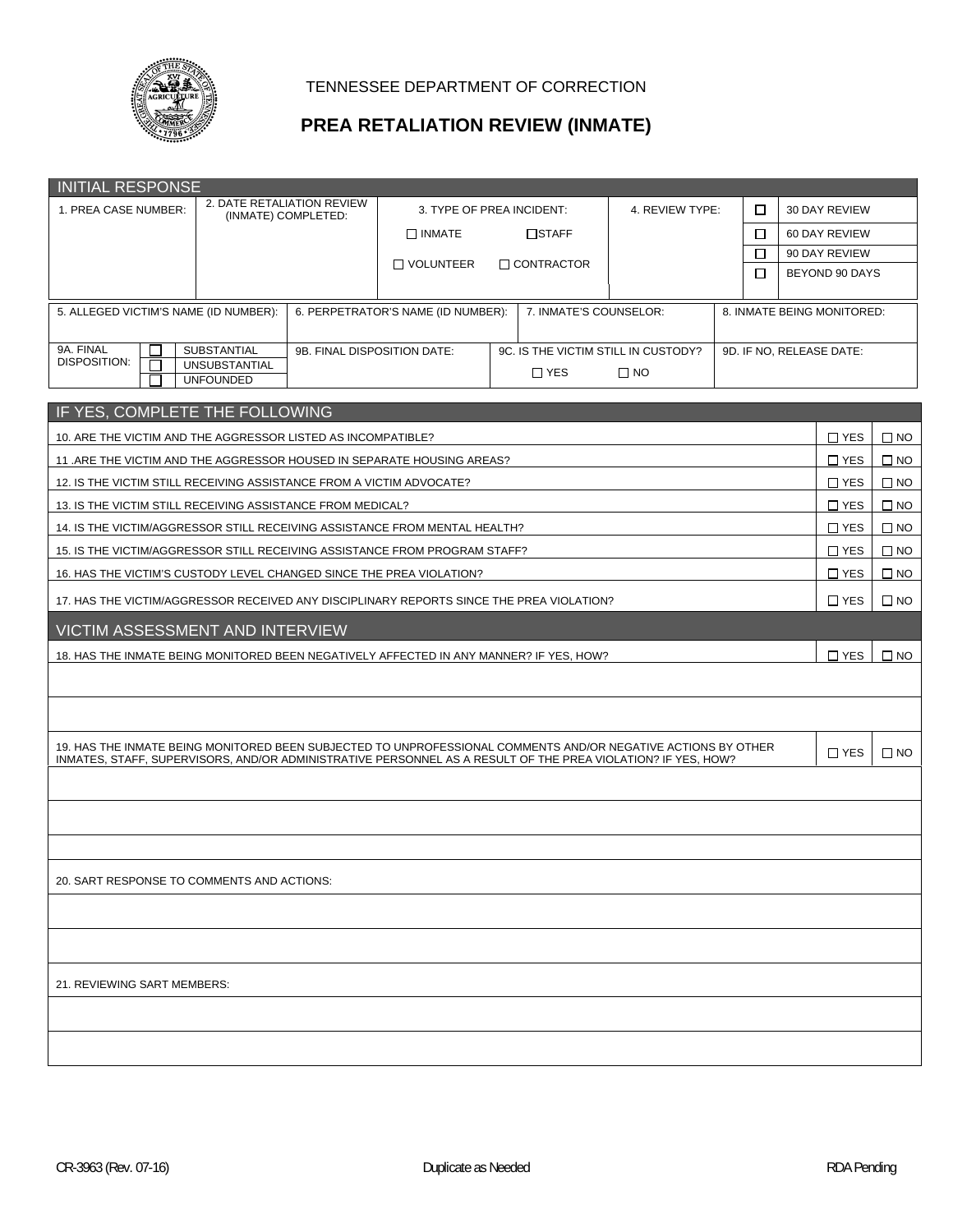

## **PREA RETALIATION REVIEW (STAFF)**

| <b>INITIAL RESPONSE</b>                                                                                                                                                                                                       |                                                                |                             |                                                                   |                                                            |  |   |                           |                          |              |  |  |
|-------------------------------------------------------------------------------------------------------------------------------------------------------------------------------------------------------------------------------|----------------------------------------------------------------|-----------------------------|-------------------------------------------------------------------|------------------------------------------------------------|--|---|---------------------------|--------------------------|--------------|--|--|
| 2. DATE RETALIATION REVIEW<br>1. PREA CASE NUMBER:<br>(STAFF) COMPLETED:                                                                                                                                                      |                                                                |                             | 3. TYPE OF PREA INCIDENT:                                         | 4. REVIEW TYPE:<br>□                                       |  |   | 30 DAY REVIEW             |                          |              |  |  |
|                                                                                                                                                                                                                               |                                                                |                             | $\Box$ INMATE<br>$\square$ STAFF                                  |                                                            |  |   |                           | 60 DAY REVIEW            |              |  |  |
|                                                                                                                                                                                                                               |                                                                |                             | □ VOLUNTEER                                                       | <b>CONTRACTOR</b>                                          |  | □ |                           | 90 DAY REVIEW            |              |  |  |
|                                                                                                                                                                                                                               |                                                                |                             |                                                                   |                                                            |  |   |                           | BEYOND 90 DAYS           |              |  |  |
| 5. ALLEGED VICTIM'S NAME (ID NUMBER):                                                                                                                                                                                         |                                                                |                             |                                                                   | 6. PERPETRATOR'S NAME (ID NUMBER):<br>7. STAFF SUPERVISOR: |  |   | 8. STAFF BEING MONITORED: |                          |              |  |  |
| 9A. FINAL<br><b>DISPOSITION:</b><br>П                                                                                                                                                                                         | <b>SUBSTANTIAL</b><br><b>UNSUBSTANTIAL</b><br><b>UNFOUNDED</b> | 9B. FINAL DISPOSITION DATE: | 9C. IS THE VICTIM STILL IN CUSTODY?<br>$\Box$ YES<br>$\square$ NO |                                                            |  |   |                           | 9D. IF NO, RELEASE DATE: |              |  |  |
|                                                                                                                                                                                                                               |                                                                |                             |                                                                   |                                                            |  |   |                           |                          |              |  |  |
| IF YES, COMPLETE THE FOLLOWING                                                                                                                                                                                                |                                                                |                             |                                                                   |                                                            |  |   |                           |                          |              |  |  |
| 10. HAS THE PERSON'S DAYS OFF CHANGED IN AN UNREASONABLE NEGATIVE MANNER?                                                                                                                                                     |                                                                |                             |                                                                   |                                                            |  |   |                           | $\Box$ YES               | $\square$ NO |  |  |
| 11. HAS THE PERSON'S SHIFT CHANGED IN AN UNREASONABLE NEGATIVE MANNER?                                                                                                                                                        |                                                                |                             |                                                                   |                                                            |  |   |                           | $\Box$ YES               | $\square$ NO |  |  |
| 12. HAS THE PERSON'S POST ASSIGNMENT IN AN UNREASONABLE NEGATIVE MANNER?                                                                                                                                                      |                                                                |                             |                                                                   |                                                            |  |   |                           | $\square$ YES            | $\Box$ NO    |  |  |
| 13. HAS THE PERSON BEEN INFORMED OF THE EMPLOYEE ASSISTANCE PROGRAM?                                                                                                                                                          |                                                                |                             |                                                                   |                                                            |  |   |                           | $\Box$ YES               | $\square$ NO |  |  |
| 14. HAS THE PERSON RECEIVED AN UNREASONABLE EVALUATION?                                                                                                                                                                       |                                                                |                             |                                                                   |                                                            |  |   |                           | $\Box$ YES               | $\square$ NO |  |  |
| 15. HAS THE PERSON BEEN DECLINED FOR SPECIAL ASSIGNMENT/PROMOTION/ACADEMY?                                                                                                                                                    |                                                                |                             |                                                                   |                                                            |  |   |                           | $\Box$ YES               | $\square$ NO |  |  |
| 16. HAS THE PERON RECEIVED ANY TYPE OF DISCIPLINARY ACTION DEEMED TO BE UNREASONABLE?                                                                                                                                         |                                                                |                             |                                                                   |                                                            |  |   |                           | $\Box$ YES               | $\square$ NO |  |  |
| 17. HAS THE PERON'S VACATION TIME BEEN CANCELLED OR CHANGED BY HIS/HER SUPERVISOR?                                                                                                                                            |                                                                |                             |                                                                   |                                                            |  |   |                           | $\Box$ YES               | $\square$ NO |  |  |
| 18. HAS THE PERSON HAD ANY OTHER UNEXPLAINED ACTIONS TAKEN AGAINST HIM/HER?                                                                                                                                                   |                                                                |                             |                                                                   |                                                            |  |   |                           | $\square$ YES            | $\square$ NO |  |  |
| <b>VICTIM ASSESSMENT AND INTERVIEW</b>                                                                                                                                                                                        |                                                                |                             |                                                                   |                                                            |  |   |                           |                          |              |  |  |
| 19. HAS THE PERSON BEING MONITORED BEEN NEGATIVELY AFFECTED IN ANY MANNER? IF YES, HOW?                                                                                                                                       |                                                                |                             |                                                                   |                                                            |  |   |                           | $\Box$ YES               | $\square$ NO |  |  |
|                                                                                                                                                                                                                               |                                                                |                             |                                                                   |                                                            |  |   |                           |                          |              |  |  |
|                                                                                                                                                                                                                               |                                                                |                             |                                                                   |                                                            |  |   |                           |                          |              |  |  |
| 20. HAS THE PERSON BEING MONITORED BEEN SUBJECTED TO UNPROFESSIONAL COMMENTS AND/OR NEGATIVE ACTIONS BY OTHER<br>INMATES, STAFF, SUPERVISORS, AND/OR ADMINISTRATIVE PERSONNEL AS A RESULT OF THE PREA VIOLATION? IF YES, HOW? |                                                                |                             |                                                                   |                                                            |  |   |                           | $\Box$ YES               | $\square$ NO |  |  |
|                                                                                                                                                                                                                               |                                                                |                             |                                                                   |                                                            |  |   |                           |                          |              |  |  |
|                                                                                                                                                                                                                               |                                                                |                             |                                                                   |                                                            |  |   |                           |                          |              |  |  |
|                                                                                                                                                                                                                               |                                                                |                             |                                                                   |                                                            |  |   |                           |                          |              |  |  |
| 21. SART RESPONSE TO COMMENTS AND ACTIONS:                                                                                                                                                                                    |                                                                |                             |                                                                   |                                                            |  |   |                           |                          |              |  |  |
|                                                                                                                                                                                                                               |                                                                |                             |                                                                   |                                                            |  |   |                           |                          |              |  |  |
|                                                                                                                                                                                                                               |                                                                |                             |                                                                   |                                                            |  |   |                           |                          |              |  |  |
| 22. REVIEWING SART MEMBERS:                                                                                                                                                                                                   |                                                                |                             |                                                                   |                                                            |  |   |                           |                          |              |  |  |
|                                                                                                                                                                                                                               |                                                                |                             |                                                                   |                                                            |  |   |                           |                          |              |  |  |
|                                                                                                                                                                                                                               |                                                                |                             |                                                                   |                                                            |  |   |                           |                          |              |  |  |